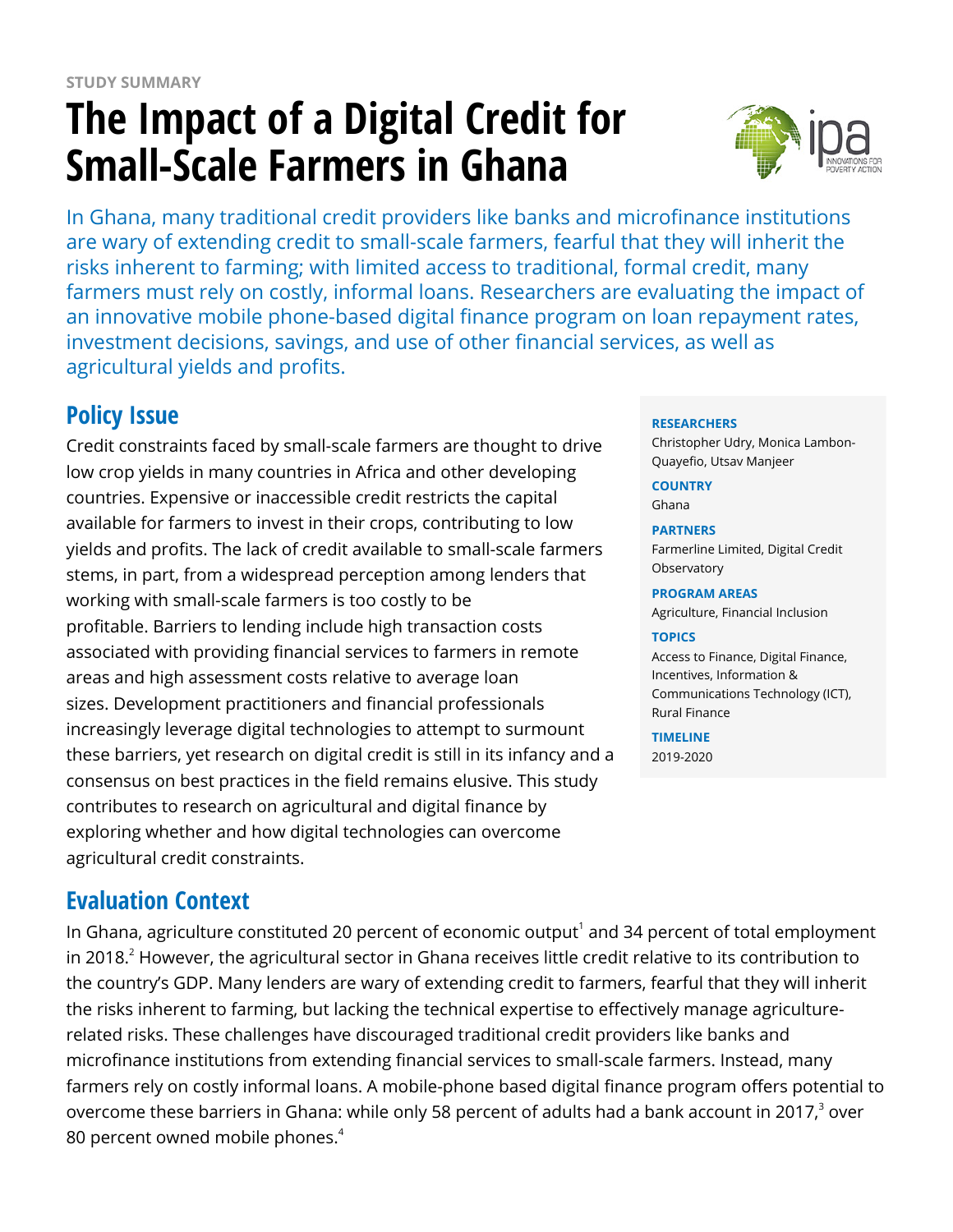# **Details of the Intervention**

Researchers are partnering with Farmerline Limited, a social enterprise devoted to assisting the entrepreneurial efforts of small-scale farmers in Ghana, to evaluate the impact of its Mergdata Digital Finance Module. Mergdata is a mobile phone-based digital finance program that facilitates rapid credit rating and loan provision.

To request a loan, farmers work with Farmerline purchasing clerks to fill out an application form through the Mergdata mobile application. If they are deemed eligible by Mergdata's credit scoring algorithm and recommended by the purchasing clerk, they are given a loan in the form of a particular input (the exact input depends on the farmer's credit score and the crops he or she grows). Loans can take the form of urea, lettuce seeds, or other relevant inputs; the products are delivered to the farmer at home.

For this evaluation, researchers will randomly assign 2,000 farmers in Ghana's Ashanti Region to one of three groups:

- 1. **Normal Mergdata Digital Finance loans:** Eligible farmers are offered normal Mergdata Digital Finance loans.
- 2. **"Special incentive" Mergdata Digital Finance loans:** Eligible farmers are offered normal Mergdata Digital Finance loans. If these loans are repaid on time and in full, the purchase clerk will receive a monetary bonus in addition to his or her base salary. Comparing these loans to the normal loans will allow researchers to understand the impacts of monetary incentives on purchase clerks' effort to encourage repayment, and the impacts of these efforts on repayment rates.
- 3. **Comparison group:** Eligible farmers will not be offered loans until the study is over.

Researchers will conduct an initial survey in 2019 and a follow-up survey in 2020 to evaluate the impact of the intervention on loan repayment rates, investment decisions, savings, and use of other financial services, as well as agricultural yields and profits.

## **Results and Policy Lessons**

Study ongoing; results forthcoming.

### **Sources**

 $^1$ Ghana Statistical Service, 2018. Annual Gross Domestic Product.

<sup>2</sup>World Bank, 2018. "Employment in Agriculture (% of Total Employment)." https://data.worldbank.org/indicator/sl.agr.empl.zs

<sup>3</sup>World Bank, 2014. "The Global Findex Database 2014: Measuring Financial Inclusion around the World." Policy Research Working Paper 7255. http://documents.worldbank.org/curated/en/187761468179367706/pdf/WPS7255.pdf

4 Pew, 2018. "Internet Connectivity Seen as Having Positive Impact on Life in Sub-Saharan Africa." https://www.pewresearch.org/global/2018/10/09/majorities-in-sub-saharan-africa-own-mobile-phones